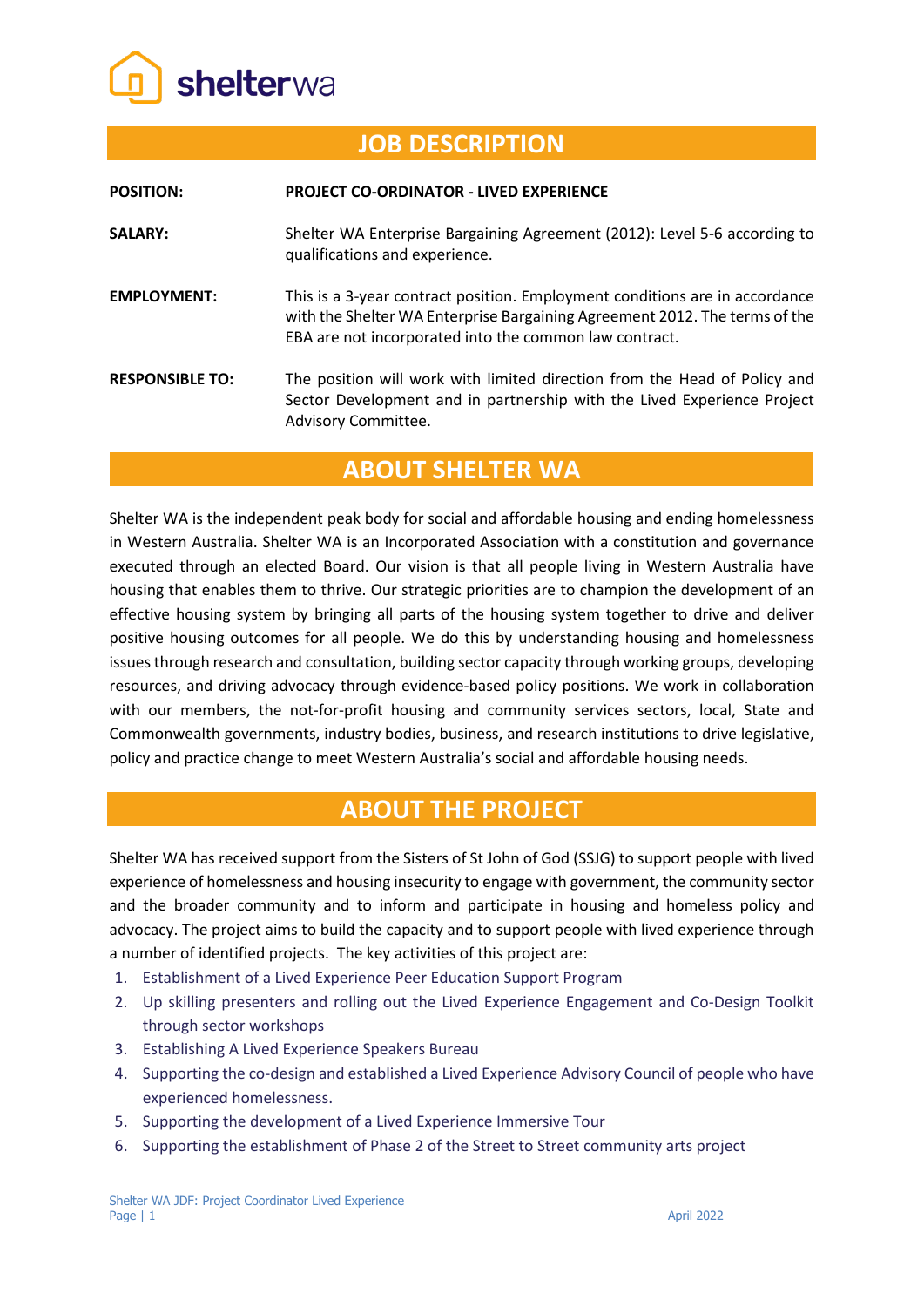

The outcomes sought from this project are:

- A more responsive services system and homeless and housing policy and programs that better meet the needs of service users
- Reduced community and media stigmatization of people who are homelessness as a result of direct engagement with people with lived experience of homelessness.
- More skilled and client focused services through engagement with service users. The foundation for ongoing collaboration between service users and providers in the design and delivery of housing provision and services.
- Greater employment opportunities for people with lived experience of homelessness
- A suitably skilled and supported articulate and accessible pool of people who have experienced homelessness or housing vulnerability who can effectively participate in consultation and codesign processes with government and the community sector

## **IMPORTANT QUALITIES FOR THIS ROLE**

This role requires a person who is passionate about empowering people with lived experience of homelessness and housing insecurity to use their knowledge and expertise to participate and engage in systemic policy and advocacy issues. This person will have a proven track record in project management to drive the delivery of successful outcomes, on-time and within budget, and be able to work under limited direction. This person is empathetic, patient, tactful and diplomatic, and respectful of diversity - and trauma informed with the ability to work collaboratively with a diverse range of people to deliver the outcomes sought. They have a proven ability to collaborate with people of lived experience, and an ability to facilitate the voice of people with lived experience of homelessness and housing insecurity to WA Shelter and relevant partners. This person understands governance processes, how to work with an advisory group and to utilize codesign processes to deliver outcomes. This person will be an active listener and a great communicator. They are a good researcher and can write to a very high standard, delivering high quality project reports to Shelter WA, stakeholders and the funding body.

### **ABOUT THE ROLE**

The role is responsible for delivering the Lived Experience Project in collaboration with key partners, and supported by a Project Advisory Group, in line with the funding agreement with the Sisters of St John of God. This role will work together and in partnership with people with lived experience, with guidance from a project advisory group, to achieve the outcomes required from the funding.

### **KEY DUTIES**

The key duties and objectives of this position are outlined below.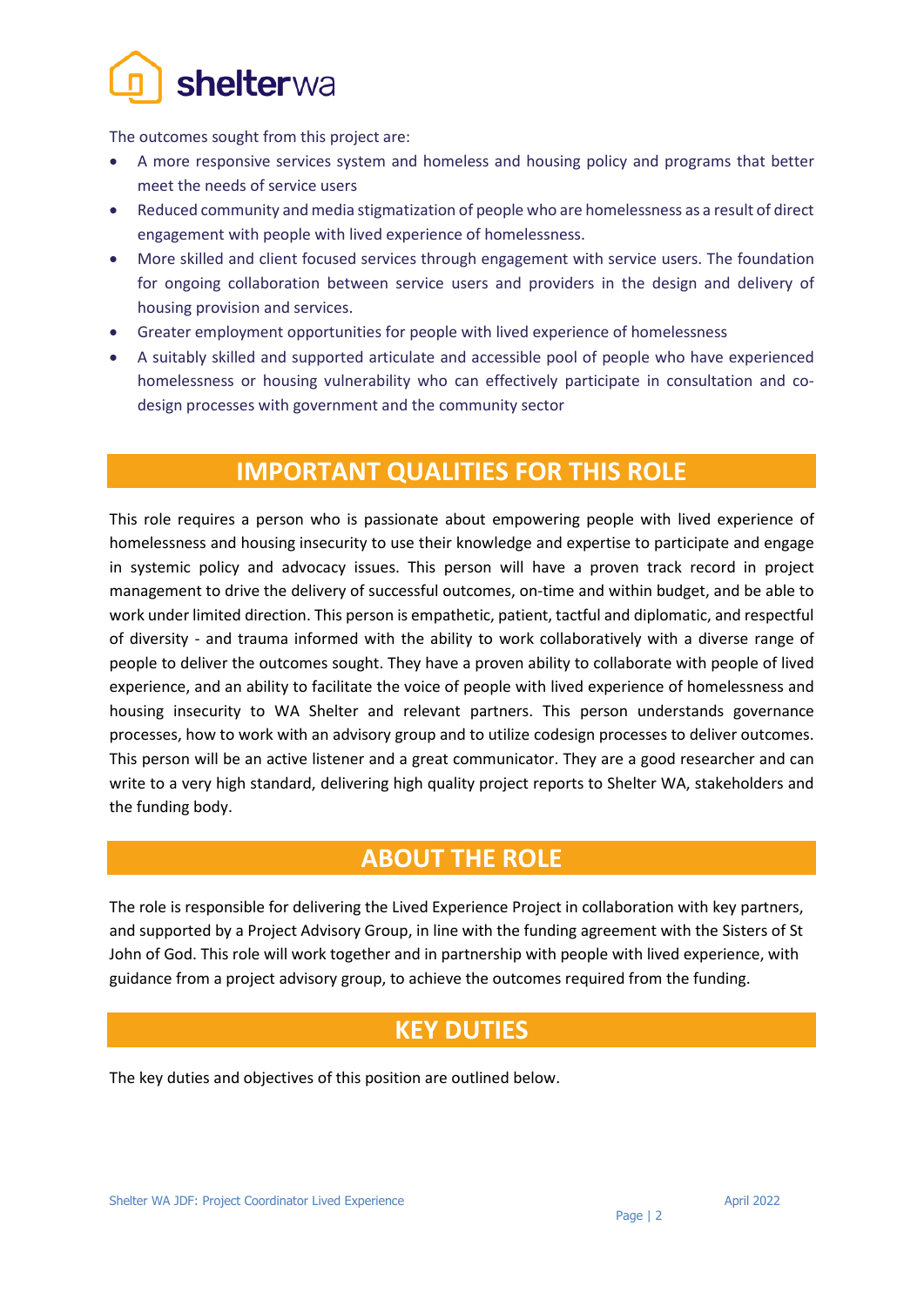

### **Project duties**

- Delivery of the Lived Experience project, including managing project planning, timelines and overall implementation working in partnership and together with a lived experience advisory group.
- Management of the project budget and project evaluation in line with the SSJG grant.
- Development and management of contracts and contractors
- Preparation of project reports and acquittal documents in line with SSJG reporting requirements.
- Management of the development of project deliverables including
	- o Establishment of a Lived Experience Peer Education Support Program
	- o Up skilling presenters and rolling out the Lived Experience Engagement and Co-Design Toolkit through sector workshops
	- o Establishing A Lived Experience Speakers Bureau
	- $\circ$  Supporting the co-design and established a Lived Experience Advisory Council of people who have experienced homelessness.
	- o Supporting the development of a Lived Experience Immersive Tour
	- o Supporting the establishment of Phase 2 of Street to Street
- **Facilitation of project meetings and workshops.**
- **Management of Lived Experience Advisory Group**
- Support for the Project Officer

#### **Other duties**

**Undertake other duties as required.** 

## **RESPONSIBILITIES**

#### **Project responsibilities**

- Ensure all project activities adhere to SSJG grant requirements
- Ensure project reporting and acquittal documents are prepared and submitted on time.

#### **Generic Responsibilities**

- Ensure that conduct is at all times professional, in accordance with Board expectations and Shelter WA values.
- Abide by relevant professional ethics and Shelter WA policy and practice.
- Contribute to our organizational culture which focuses on outcomes, excellence, curiosity, accountability, inclusivity, respect, care and connections.
- **EXTENDITION Maintain a sensitivity toward and awareness of diversity and act accordingly.**
- **E** Comply with all Health, Safety and Environmental procedures.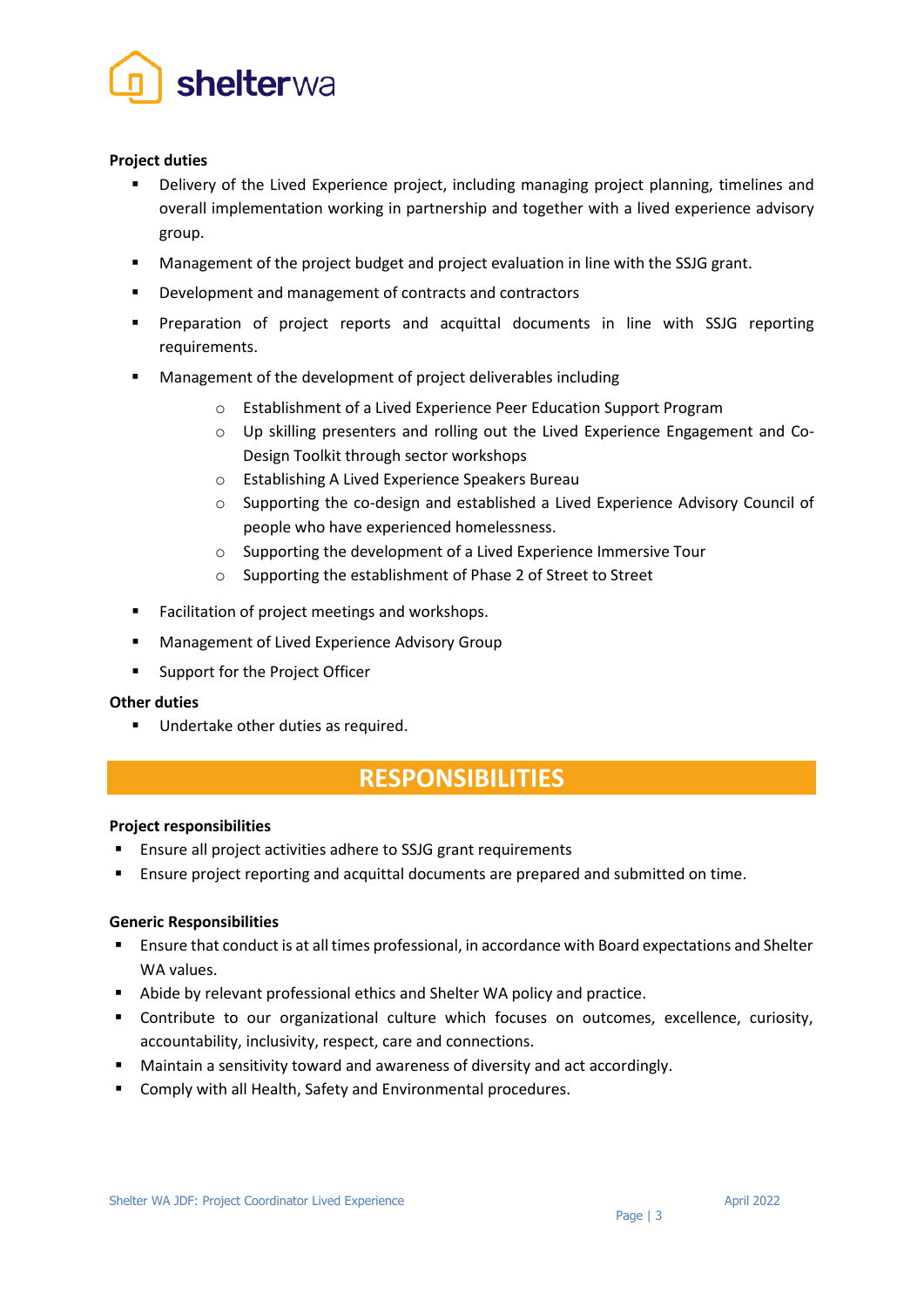shelterwa

## **COMPETENCIES**

- Project management skills including budget management, project reporting, time management and task prioritization skills.
- Ability to maintain meaningful and effective relationships and work collaboratively with diverse stakeholders, including people with lived experience of homelessness and housing insecurity.
- Demonstrated ability to undertake research, and critically analyze and synthesize information.
- **•** Demonstrated ability to execute and manage contracts to a successful outcome.
- **•** Demonstrated ability to apply for grants to support projects.
- Excellent written, oral and interpersonal communication skills.
- **Initiative, judgement and problem-solving skills.**
- Ability to work in a small team environment.

# **SELECTION CRITERIA**

#### **Essential**

- **1** Qualifications in a relevant discipline.
- **2** Demonstrated understanding of current housing and homelessness policy.
- **3** Demonstrated project management skills including project development, task prioritisation, budget management, reporting, and project delivery.
- **4** Contract management skills.
- **5** Grant writing skills
- **6** Excellent written communication skills, including report writing and document preparation.
- **7** Strong verbal communication and interpersonal skills, including the ability to respectfully facilitate meetings, workshops and stakeholder engagement processes.
- **8** Understanding of, and experience using, co-design approaches.
- **9** Demonstrated experience working to a Board, Steering Committee or Advisory Group and supporting their governance requirements.
- **10** Proven ability to collaborate with people of lived experience and an ability to facilitate the voice of people with lived experience of homelessness and housing insecurity to WA Shelter and relevant partners.
- **11** An ability to work independently with limited supervision.
- **12** Understanding of trauma informed practice.
- **13** National Police Clearance.
- **14** Working with Children Check